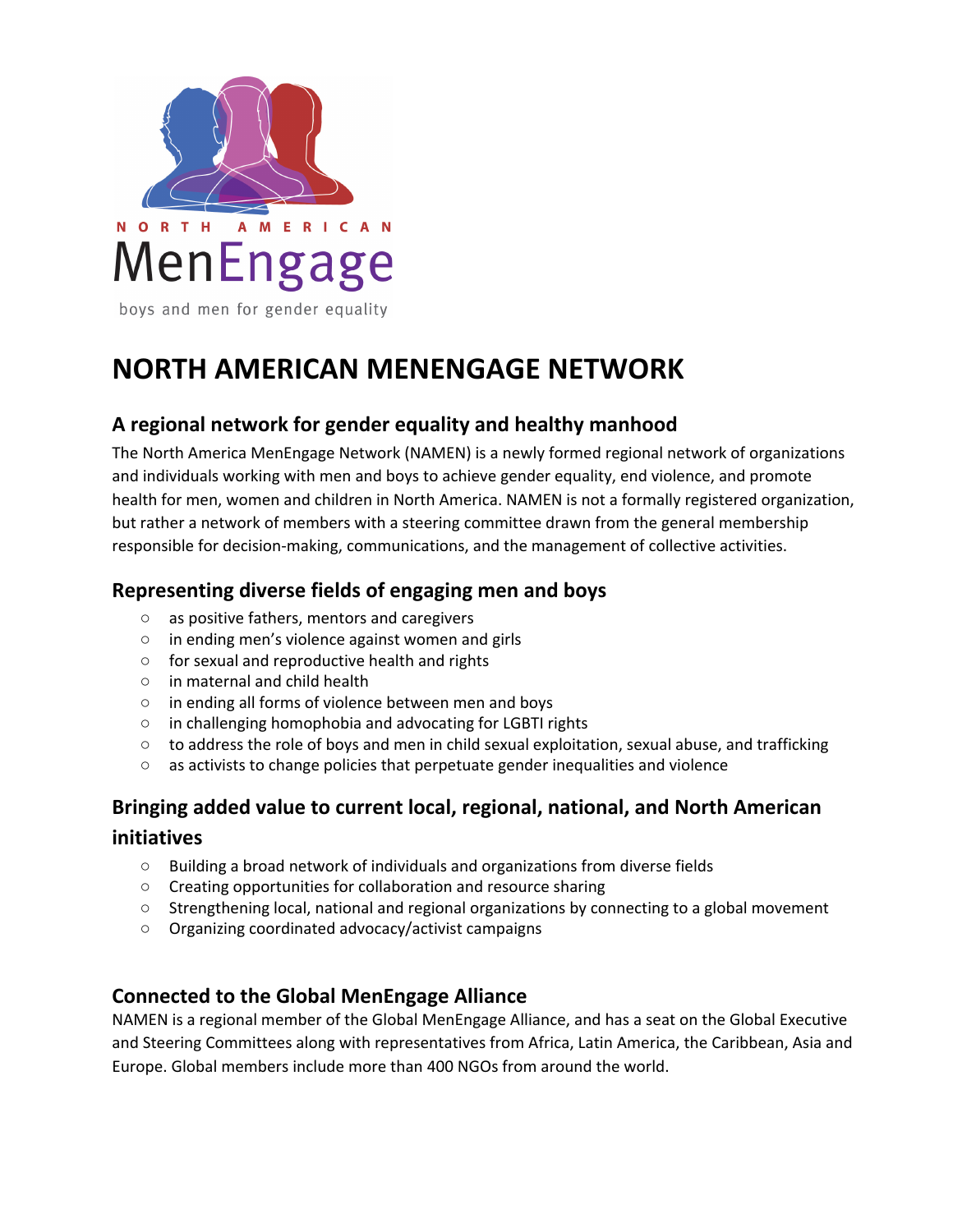# **NORTH AMERICAN MENENGAGE NETWORK**

#### **Members share the following core principles**

#### **Core Principles**

The MenEngage Steering Committee organizations and individuals are motivated to work collectively based on the following guiding principles:

- **● Gender as relational**: In their daily lives, women and men together experience and shape gender roles and relations. MenEngage believes that to transform gender relations, men and women must work together to redefine and build a more just and gender equitable world.
- **● Challenging men's violence against women and children**: NAMEN is dedicated to engaging men and boys to end violence against women and children, including sexual assault and trafficking, and in questioning and challenging violent versions of manhood.
- **● Challenge men's violence against men**: NAMEN is dedicated to address violence between men, including intimate partner violence, war and conflict, gang-based, bullying, and hate-based violence.
- **● Promoting existing UN mandates**: We are dedicated to engaging men and boys to fulfill the mandates, statements of action, and principles of ICPD, CEDAW and CSW statements (48th session), and CRC and working collectively to encourage governments to do the same.
- **● Engaging men as caregivers**: We are dedicated to promoting more equitable and responsible participation by men and boys in caregiving, the care of children and domestic tasks.
- **● Working as allies with existing women's rights processes**: We are committed to working as allies with women and women's rights organizations to achieve equality for women and girls.
- **● Sexual diversity and sexual rights:** We are dedicated to promoting cultures of masculinities that respect sexual diversity and sexual and reproductive rights of all, and that engage men so that reproductive health and contraception are more evenly shared between men and women.
- **● The vulnerabilities of men**: The Network believes that the specific needs and experiences of men and boys have often not been well understood nor taken fully into account in the development of public policy or professional practice across a wide range of areas. We believe that men and boys, while benefiting from sexism, are also made vulnerable by non-equitable and violent versions of manhood. Men and boys who do not adhere to "traditional" or stereotypical regimens of manhood are particularly vulnerable, even while they continue to receive the personal and institutional benefits their gender affords them.
- **● Engaging men from a positive perspective**: The Network believes that women and girls, boys and men, and the wider society would benefit from recognition of these issues and appropriate action to transform non-equitable and violent versions of manhood and redress power inequalities related to gender. We seek to build examples of men acting in gender-equitable and non-violent ways and to imbed those values into institutional practices and public policies, thereby increasing our abilities to positively impact the lives of men and women, girls and boys.